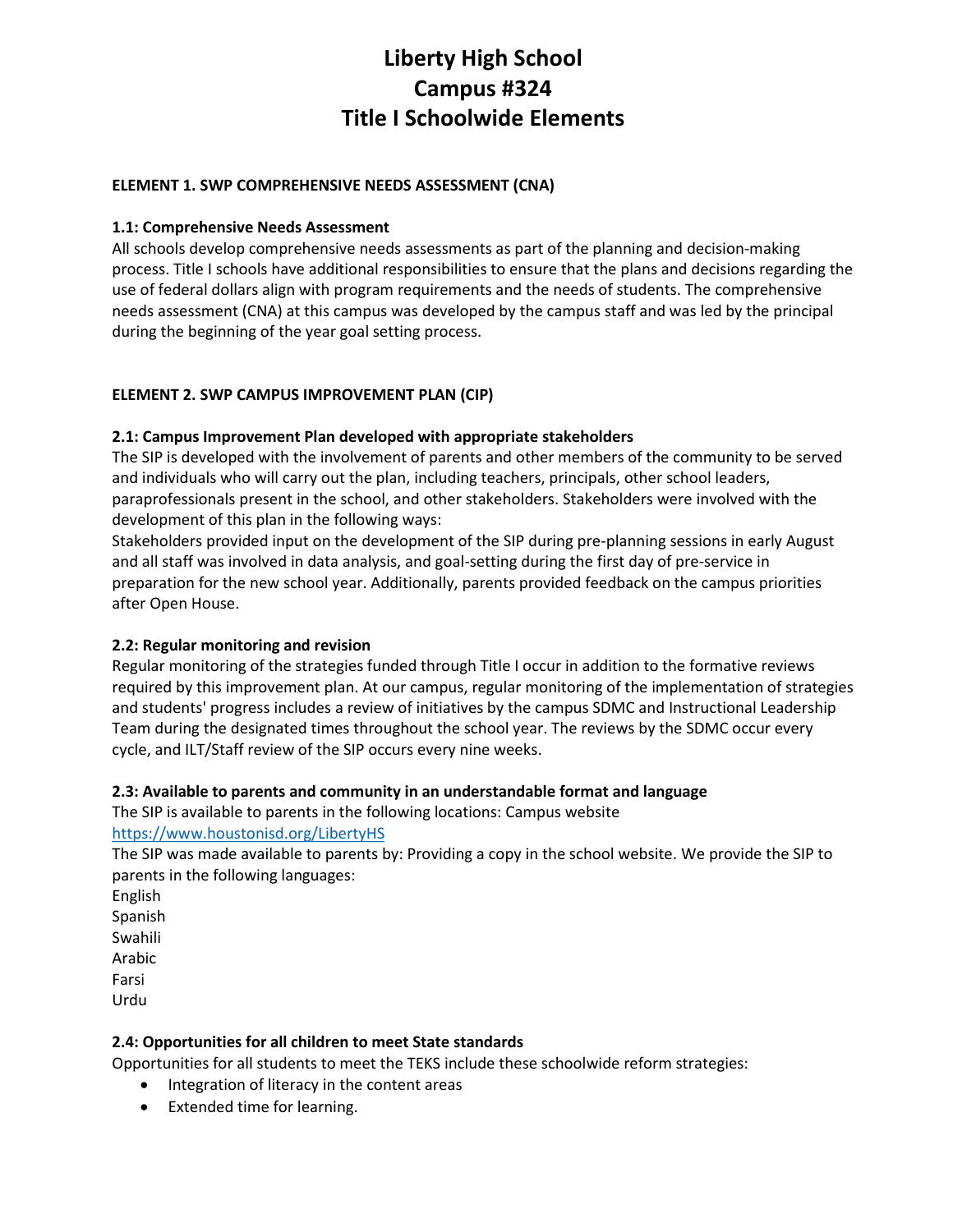- Flexible schedule to access a high school education
- Highly qualified teaching staff.

# **2.5: Increased learning time and well-rounded education**

Ways that we increase learning time and a well-rounded education for our students include:

- Classes are offered during the day and night Monday through Friday.
- Tutorial sessions are offered to students during the week(before and after school), and on Saturdays.
- Supplemental classes during the regular school day to target learning gaps in English and math.

# **2.6: Address needs of all students, particularly at-risk**

An important campus focus is on schoolwide reform strategies that provide opportunities for all students, particularly those students who are at risk of not meeting the challenging State academic standards at advanced and proficient levels of student achievement. The strategies provided are based on evidencebased research to increase achievement for each student group on state tests and other assessments. Examples include the following:

- Building teacher capacity in their content areas and instructional areas
- Proficient Tier 1 explicit instruction taking place in all content areas
- Bi-weekly AT BATs
- Small Group Instruction based on student data needs
- Building leader capacity to effectively coach teachers and staff in key instructional practices.
- Integration of literacy in all content areas to improve writing, reading, speaking fluency.

#### **ELEMENT 3. PARENT AND FAMILY ENGAGEMENT (PFE)**

#### **3.1: Develop and distribute Parent and Family Engagement Policy**

The following individuals, including roles (parents, teachers, admin, etc.) assisted with the development of the Parent and Family Engagement Policy:

- Martha Noriega, Guillermina Veliz: Parents
- All faculty: Teachers,
- All support staff on campus: Paraprofessionals

The PFE was distributed

- On the campus website
- Paper copies sent home

The languages in which the PFE was distributed include:

- English
- Spanish
- Swahili
- Arabic
- Farsi
- Urdu

Four strategies to increase Parent and Family Engagement include:

- Flexible meeting times for parents who work during the day or night
- Bilingual speakers facilitate conversations with families.
- Parent resource center on campus.